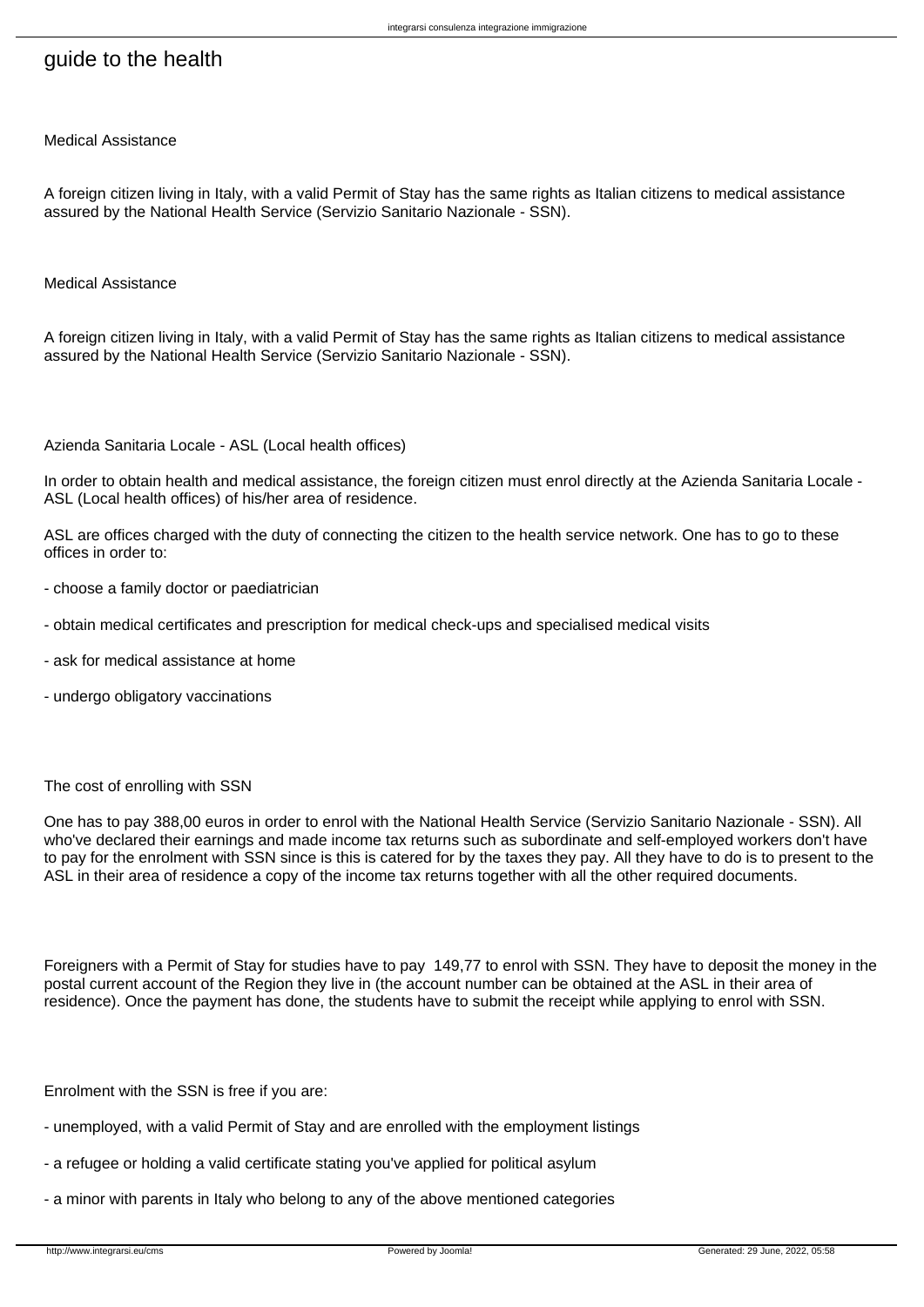There are two types of enrolment with SSN: The compulsory and optional enrolment.

## Compulsory enrolment in the SSN

Foreigners with a valid Permit of Stay or those who've applied for renewal of the permit for the following reasons must apply for enrolment with the SSN at the local health offices (ASL).

- subordinate work
- self-employment
- family reasons
- political asylum (according to Geneva's convention)
- humanitarian reasons
- waiting to be adopted
- waiting to be granted custody
- waiting for acquisition of citizenship

## Medical assistance to the family

Once you are enrolled with the SSN, all your family members under your care and who are living in the country legally have a right to medical assistance. In order to have them enrolled with SSN, you have to present a self-certification of your family status, showing that the family member(s) in question are under your care.

Also those waiting for the renewal of their Permits of Stay have a right to be enrolled with SSN.

Required documents for enrolling with SSN

- self-certification of residence or a declaration of an effective place of residence as stated on one's Permit of Stay
- valid Permit of Stay or one in the process of renewal
- fiscal code (you can make a self-certification of this)
- a declaration stating that you will communicate any possible changes to your personal data and condition
- if you are unemployed, a self-certification of your enrolment at the employment listings

# Enrolling with SSN for the first time

If the Questura asks for the enrolment with the SSN in order to issue the Permit of Stay, the foreign citizen can at the moment of entry into the country, apply for a temporary enrolment valid for three months using the receipt (cedolino) issued by the Questura.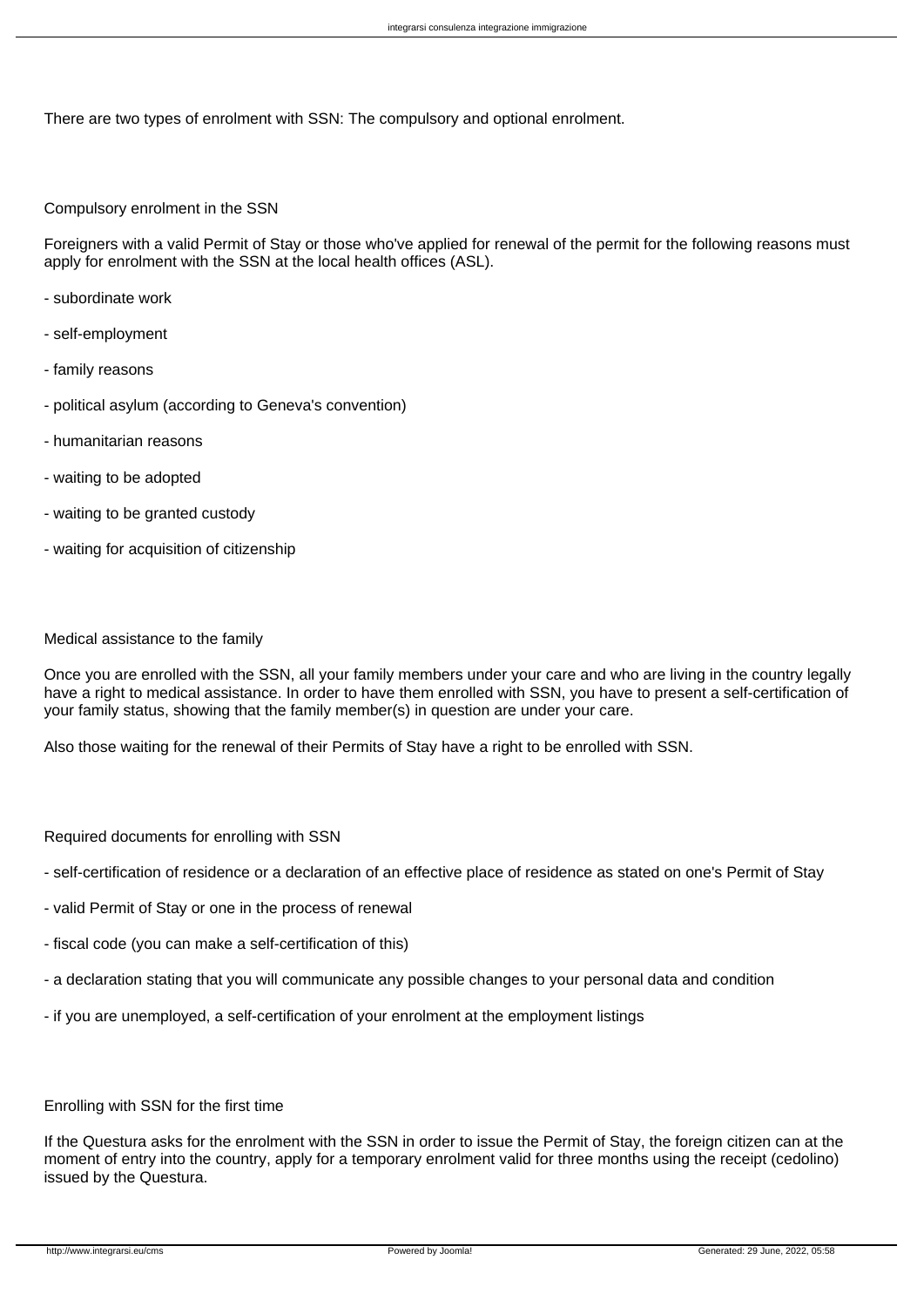When one finally receives the Permit of Stay, he/she has to present it to ASL to formalise the enrolment with the SSN, which will carry the same expiry date as the holder's Permit of Stay.

## Foreigners in prison

As from 1st January 200, all prisoners, both legal and illegal immigrants are automatically enrolled with SSN throughout their prison term. They are also exempted from paying the ticket. Prisoners in semi-liberty are also enrolled as well as those under alternative kinds of penalty.

## Voluntary enrolment with SSN

A foreign citizen who doesn't fall in the category of people who must enrol with SSN must all the same insure him/herself against sickness and accidents. One can choose to either stipulate an insurance premium with an insurance company or make a voluntary enrolment with SSN.

The following can make voluntary enrolment with SSN.

- managers of a company with the headquarters in Italy
- workers of a company with the headquarters abroad
- journalists who are supposed to pay income tax in Italy
- holders of Permits of Stay valid for more than three months (e.g. business, artists, etc)

The voluntary enrolment extends to one's family members. A foreign citizen with a Permit of Stay for studies can apply for voluntary enrolment with SSN even if his/her permit is valid for less than three months. In this case the enrolment does not extend to his/her family members under his/her care.

Required documents for voluntary enrolment

- self-certification of residence or a declaration of an effective place of residence as stated on one's Permit of Stay
- valid Permit of Stay or one in the process of renewal
- fiscal code (you can make a self-certification of this)
- a declaration stating that you will communicate any possible changes to your personal data and conditions
- a receipt showing you've deposited the required amount at the postal current account of the regional health institution
- students have to present a self-certification showing they are students

# Medical Card (Tessera Sanitaria)

Medical Card (Tessera Sanitaria) is a document issued by the ASL showing that one is enrolled with the SSN. The following documents are required in order to obtain it: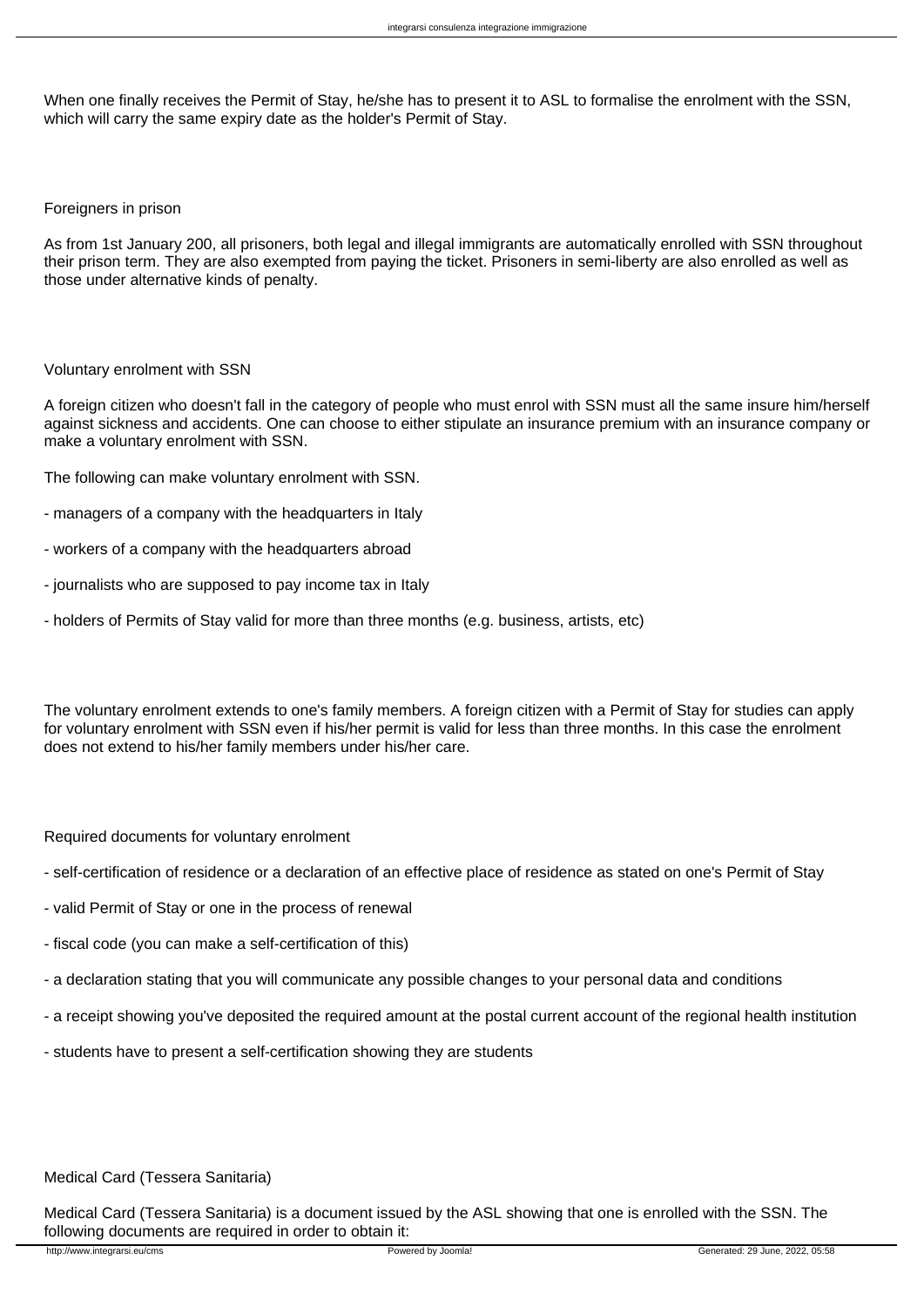- copy of the Permit of Stay
- fiscal code

- self-certification of residence or a declaration of an effective place of residence as stated on one's Permit of Stay

Whoever loses his/her medical card should report it to the ASL in his/her area of residence and fill in the form to apply for a new one.

## Validity of enrolment with SSN

Compulsory or voluntary enrolment with SSN has the same validity period as the Permit of Stay. If the Permit of Stay expires on 31st December, the Medical Card issued also expires on the same date.

If the Permit of Stay expires during the year, then the Medical Card issued also expires during the year (same date of expiry of Permit of Stay). While renewing the Permit of Stay, a new Medical Card is issued that will expire on 31st December. No new payment is to be done for this new card since it is covered by the yearly contribution.

# Cessation of enrolment with SSN

Enrolment with SSN ceases if the Permit of Stay has not been renewed, has been revoked or annulled in case of expulsion. In these cases, you can still have access to medical assistance if you can prove to have appealed against such procedures. Enrolment also automatically ends when your Permit of Stay expires, unless you show proof of application for its renewal.

# Foreigners who cannot enrol with SSN

Foreign citizens with Permits of Stay valid for less than three months can have access to the services offered by the SSN, but only after having paid the health fees stated by the relevant regional or autonomous provincial institutions. They can otherwise stipulate an insurance premium with insurance companies.

Citizens from countries with bilateral agreements or treaties with Italy covering provision of medical assistance do not have to pay the ticket. Such people have to show a document issued by the relevant medical authorities in their home country before seeking medical assistance.

## Illegal immigrants present in Italy

Illegal foreign citizens who do not have a Permit of Stay or who have a Permit of Stay that has expired for more than 60 days, in case of sickness and accidents, still have a right to necessary urgent and non-urgent medical assistance even for a continued period. They can seek medical assistance in public health institutions or those operating with the national health service.

In order to have access to these services, one must go to any ASL offices and apply for a card called STP (Stranieri Temporaneamente Presenti- Foreigners temporarily in the country). This card is valid for six months and is renewable. One must declare to be poor in order to be given STP. Even though it is not necessary to present an identity document, you have to make a declaration of your personal data.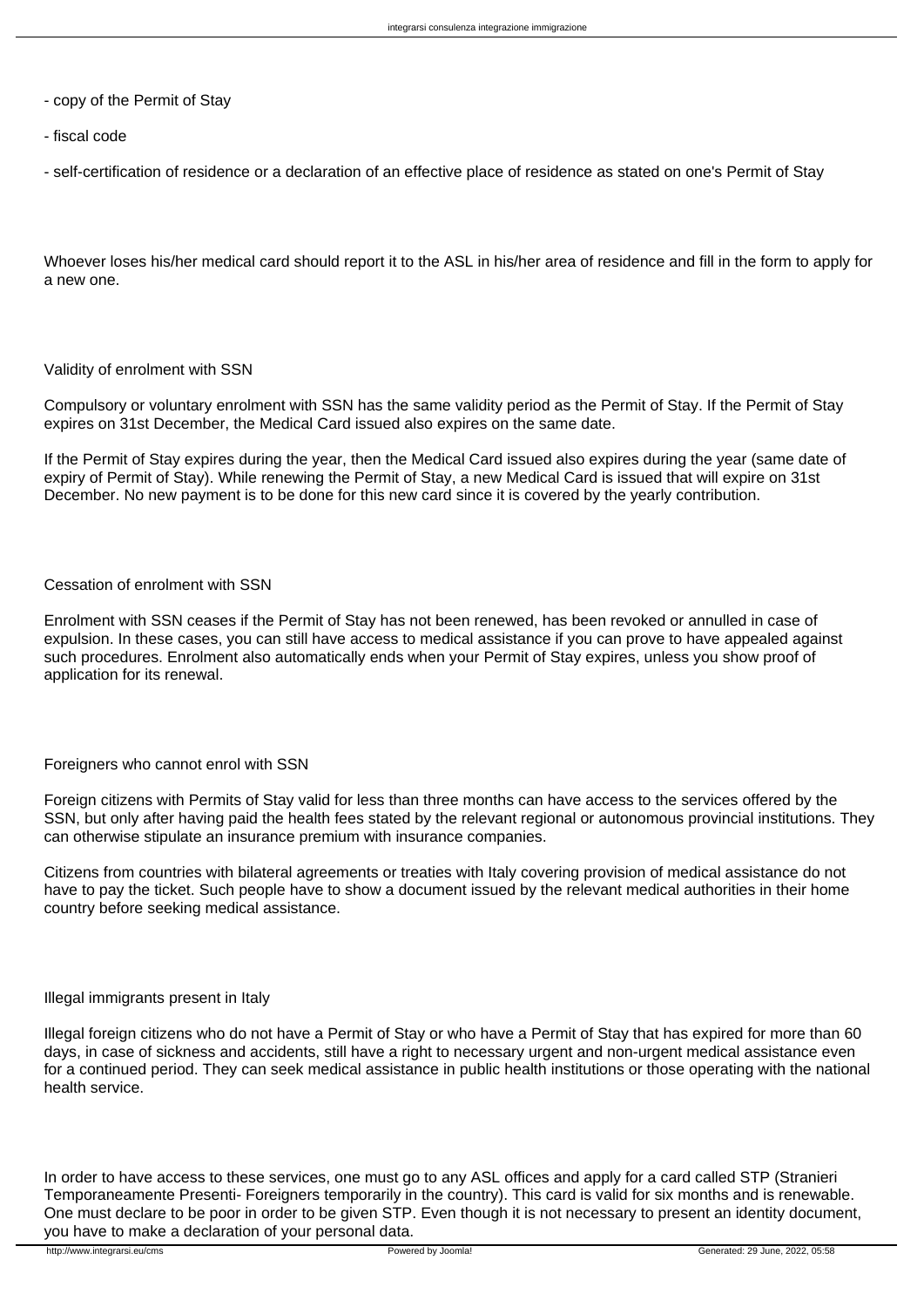Generally access to health institutions should not be reported to government authorities. There are however, cases in which this has to be done and the rule is applicable to both Italians and foreigners. For example, for public security reasons, or if the medical assistance has been sought following an injury connected to criminal offence, such as being shot.

Holders of STP have a right to basic medical assistance, to urgent and non-urgent hospitalisation as well as to be treated in day-hospital.

They have a right to:

- urgent or necessary treatments at the outpatients' department as well as to be hospitalised, and for continued in case of sickness and accidents

URGENT TREATMENTS: this refers to treatments that cannot be postponed because of danger to the patient's health or life.

NECESSARY TREATMENTS: this refers to medical assistance, medical check-ups, cure to pathologies not dangerous the patient's life immediately or in the near future, but which may lead to serious health complications.

- preventive medical treatment to safeguard the individual's and collective health such as safeguarding pregnancy and maternity, safeguarding the minor's health, vaccinations, international preventive measures, diagnosis and cure of infectious diseases, prevention, cure and rehabilitation of drug addicts.

# Choosing a family doctor

After enrolling with SSN, it is necessary to choose a family doctor. At the ASL, you will find a list of doctors from which you can choose one. Please note that you can change the family doctor at anytime.

# Doctor and paediatrician

The doctor and paediatrician are necessary for safeguarding the health of the citizens. They have the duty of making diagnosis and providing the appropriate treatment. One must choose a paediatrician for the cure of children from birth until they attain the age of 14. Once the child has attained 14 years of age, the ASL will withdraw the paediatrician and notify the family to choose a family doctor for the child. There are however cases, which must be communicated to ASL in advance so that paediatrician may be retained up to the age of 16.

#### Medical visits in the doctor's studio and at home

A family doctor or paediatrician can receive you at his/her medical studio during pre-established days and hours, but if there is need, he/she can also come to attend to you at home. Medical visits at the patient's home are only done when the medical conditions of a patient doesn't allow him/her to go to the doctor's studio. In case of emergency call, the visit must be carried out as soon as possible.

## Medical certificates

The family doctor or paediatrician upon the request of their patients, can issue medical certificates.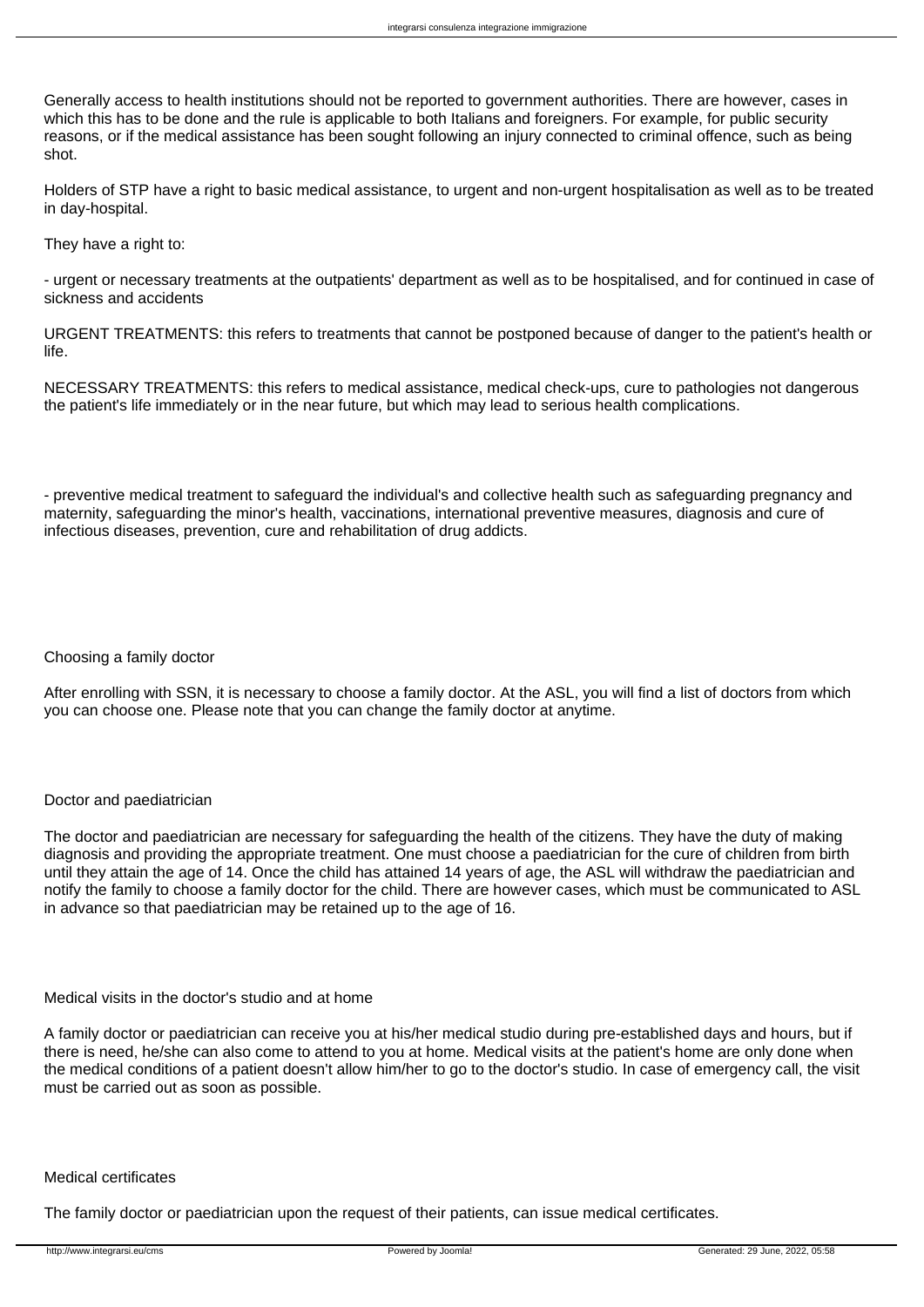There are some types of medical certificates, which must be paid for while others are issued for free.

The doctor or paediatrician on the basis of the prices set at the national level fixes the price of the certificates.

Certificates issued for free

- sick sheets, accidents or other reasons forcing the worker to be temporarily away from work
- certificate justifying the parent's absence from work due the child's sickness
- certificate for taking part in non-competitive sports activities at school

Certificates to be paid for

- certificate for competitive sports activities
- certificate for applying for disability status
- certificate for insurance purposes

## Prescriptions (Ricette) for medicines and medical visits

In order to buy medicines or go for medical visits and check-ups, it is necessary to ask for a prescription from the doctor or paediatrician. The prescription is done for free.

With a doctor's prescription, it is possible to book for specialised medical visit or check-ups at the chosen hospital or medical institute.

In order to purchase the medicine and undergo medical check-ups, one has to pay an amount fixed by the government. This is referred to as "Ticket".

One also has to either personally or delegate a relative to present the specialist doctor's prescription at the prosthesis assistance office at the ASL in his/her area of residence in order to seek prosthetic assistance. The "Ticket" must also be paid for this.

The following are exempted from paying prescription charges (Ticket)

- disabled people, the blind, deaf-mute,
- children below 18 who are permanently disabled
- people who've had an organ removal
- diabetics, in order to obtain specific assistance (syringes, etc)

# Prescription charges for medicines

As a general rule, one has to pay 2 euros for prescription for each confection of medicine. The maximum amount to be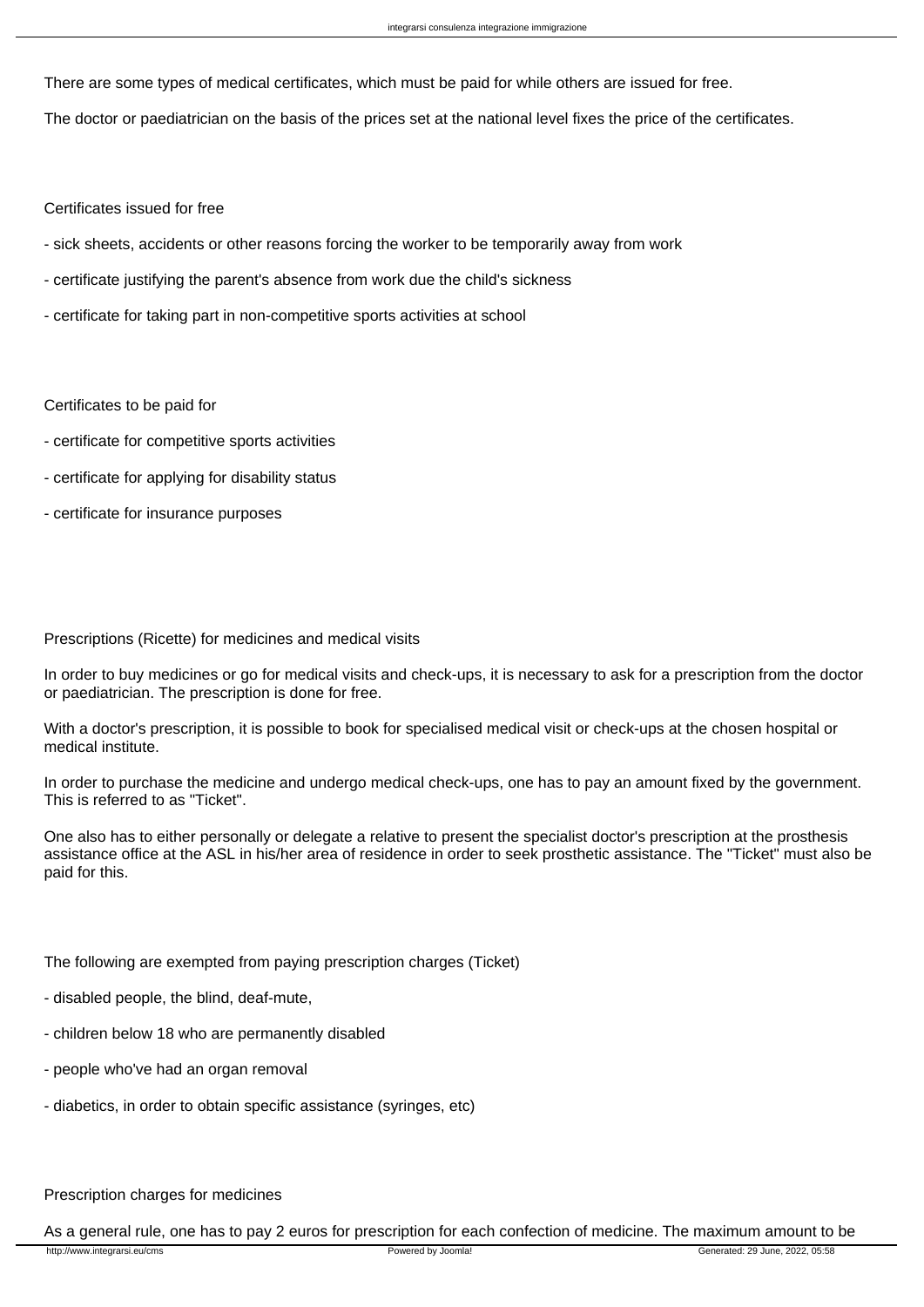paid for each prescription is 4 euros.

This rule is not applicable to seriously sick patients or people infected with rare diseases, disabled people, persons disabled by industrial accidents and whose disability exceeds 2/3. In these cases, one has to pay 1 euro for each confection, 3 euros for three confections.

There are categories of people exempted from paying prescription charges for medicines. These are:

- totally disabled people, victims of terrorism and organised crime, blind, deaf-mute; people on pension; patients undergoing painful therapy; people over 60 who are receiving minimum pension benefits with a family to care for, as long as the family's income doesn't exceed 8.263,31 euros; if one is taking care of the spouse, with an income not exceeding 11.362,05 euros. To this amount, one has to add 516,45 euros for each child under his/her care; those whose disability exceeds 2/3, or those receiving invalidity benefit from the State

## Prescription charges for specialised medical assistance

The amount to be paid in order to undergo specialised medical visits or tests depends on the type of visit and test to be undertaken. The following are exempted from paying prescription charges.

- citizens who are either below 6 or over 65, if they belong to a nuclear family with an income not exceeding 36.151,98 euros in the past year

- social pensioners with families to cater for

- unemployed, those over 60 who are receiving minimum pension benefits with a family to care for, as long as the family's income doesn't exceed 8.263,31 euros; if one is taking care of the spouse, with an income not exceeding 11.362,05 euros. To this amount, one has to add 516,45 euros for each child under his/her care; those whose disability exceeds 2/3, or those receiving invalidity benefit from the State

- those who've had accident at workplace, and all belonging to those categories of people exempted from paying prescription charges because of pathologies or conditions identified by the special laws

Some medical assistances are not subject to prescription charges even if the citizen doesn't belong to the above listed categories. These are:

- breast cancer early detection tests (Mammography, paptest, etc)

- medical assistance required for safeguarding pregnancy, e.g., tests, ultrasound scanning, etc.

- Medical assistance aimed at promoting donation of blood, organs, and non-obligatory vaccinations for children up to the age of 14.

#### Family planning clinics

Every ASL has family planning clinics which according to the law, must offer services free of charge.

It is not necessary to have the family doctor's prescription in order to have access to these services. The family planning clinics have to assist pregnant women even those without a Permit of Stay and their children until they reach the age of 18.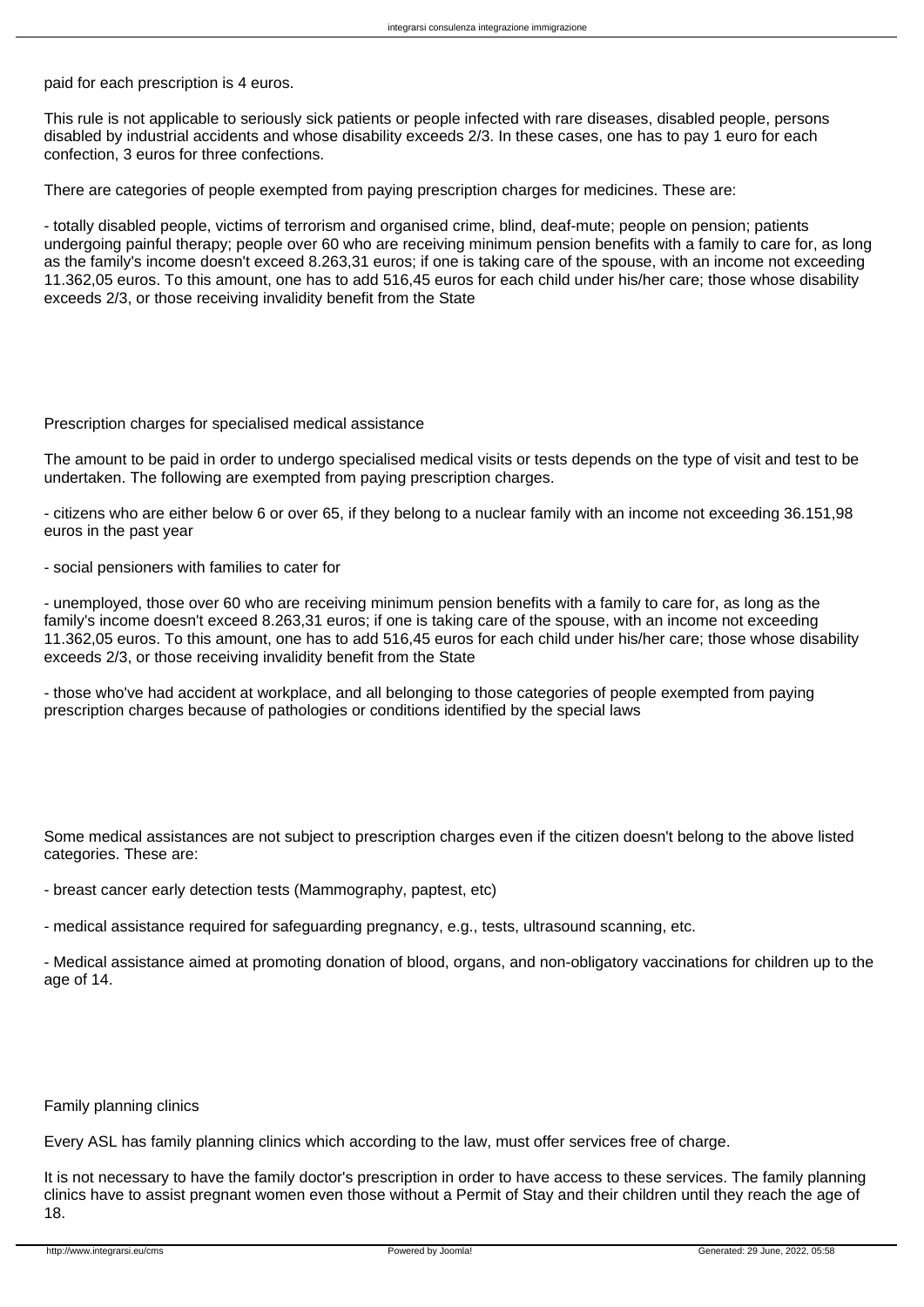These clinics offer assistance and guidance on the woman's health to those who are pregnant or to those who decide to terminate their pregnancy. They also offer gynaecological assistance, prevention and diagnosis for tumours in the female genital apparatus, family mediation, vaccination against German measles for women in a fertile age, etc.

Many ASL structures also have special advisory centres for the following specific cases:

Advisory centre for drugs and Aids, where one can be offered guidance on use of drugs, and medical tests.

Advisory centre for social and psychological problems, where there is either a psychologist or a social worker offering counselling services on personal or social problems, or on interpersonal relationships.

#### Medical assistance to pregnant women

A foreign pregnant woman has a right to medical assistance even if she is in the country illegally. She doesn't have to pay the ticket for medical assistance and for all the tests and special treatments required for safeguarding pregnancy.

## Terminating pregnancy

According to Italian law, you can terminate pregnancy within 90 days of conception. After this period, pregnancy can only be terminated if the mother's life is in danger due to pregnancy, or if the baby risks being born with serious malfunctions that will put the baby in serious physical or mental condition. In order to terminate pregnancy, one has to seek medical assistance of her family doctor or seek assistance at the family planning clinics at the local ASL.

## Vaccinations

Vaccines are medicines meant to help the body protect itself against infectious diseases. Vaccination is a sure and effective way of protecting one'self against contracting some serious diseases. There are different types of vaccines.

Child vaccinations: Usually combined with routine children's medical examinations, child vaccinations help children develop immune system against the dangerous diseases they are vaccinated for. The following vaccinations are obligatory in Italy: vaccination against diphtheria, tetanus, polio, Hepatitis B.

The other vaccines strongly recommended even though they are not obligatory are: Pertussis Vaccine BP, Haemophilus influenzae type B vaccine, Measles, mumps, and rubella vaccine.

Obligatory and recommended vaccinations in Italy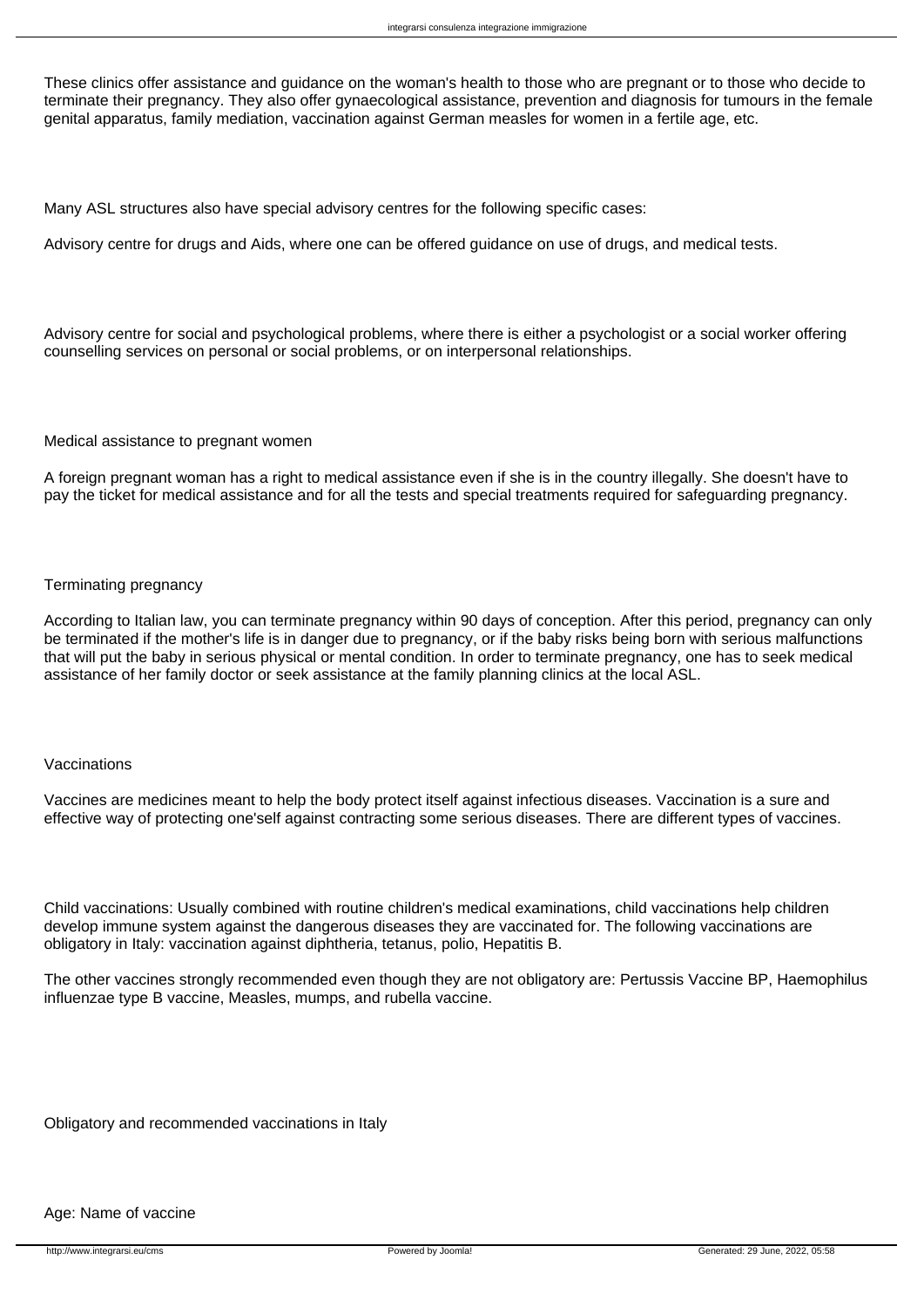At 3 months Diphtheria\*/Tetanus\*/Polio\*/Hepatitis B\*/Pertussis Vaccine BP/HIB

At 5 months Diphtheria\*/Tetanus\*/Polio\*/Hepatitis B\*/Pertussis Vaccine BP/HIB

At 11-12 months Diphtheria\*/Tetanus\*/Polio/\*/HIB/ Hepatitis B\*

At 13-15 months Measles/mumps/rubella vaccine

At 3 years Polio\*

At 5-6 years Diphtheria\*/Tetanus\*/Pertussis

At 12 years Measles/mumps/rubella vaccine

At 14-15 years Diphtheria\*/Tetanus\*

\* Obligatory vaccinations

Adult Vaccinations are optional. All adults over 65 should be vaccinated against influenza, pneumococcal disease, and tetenus. All adults should be vaccinated against tetenus. Some adults, even if under the age of 65, belong to high-risk groups and should therefore be vaccinated against Hepatitis B and pneumococcal disease.

Urgencies and Emergencies

In case one cannot consult his/her family doctor, or in serious cases, one can seek medical assistance from any of the following: Guardia Medica, 118, First Aid Centre (Pronto Soccorso)

Guardia Medica (The free service emergency doctor)

This is a free medical assistance one can ask for by phone in case of emergency when it is not possible to contact one's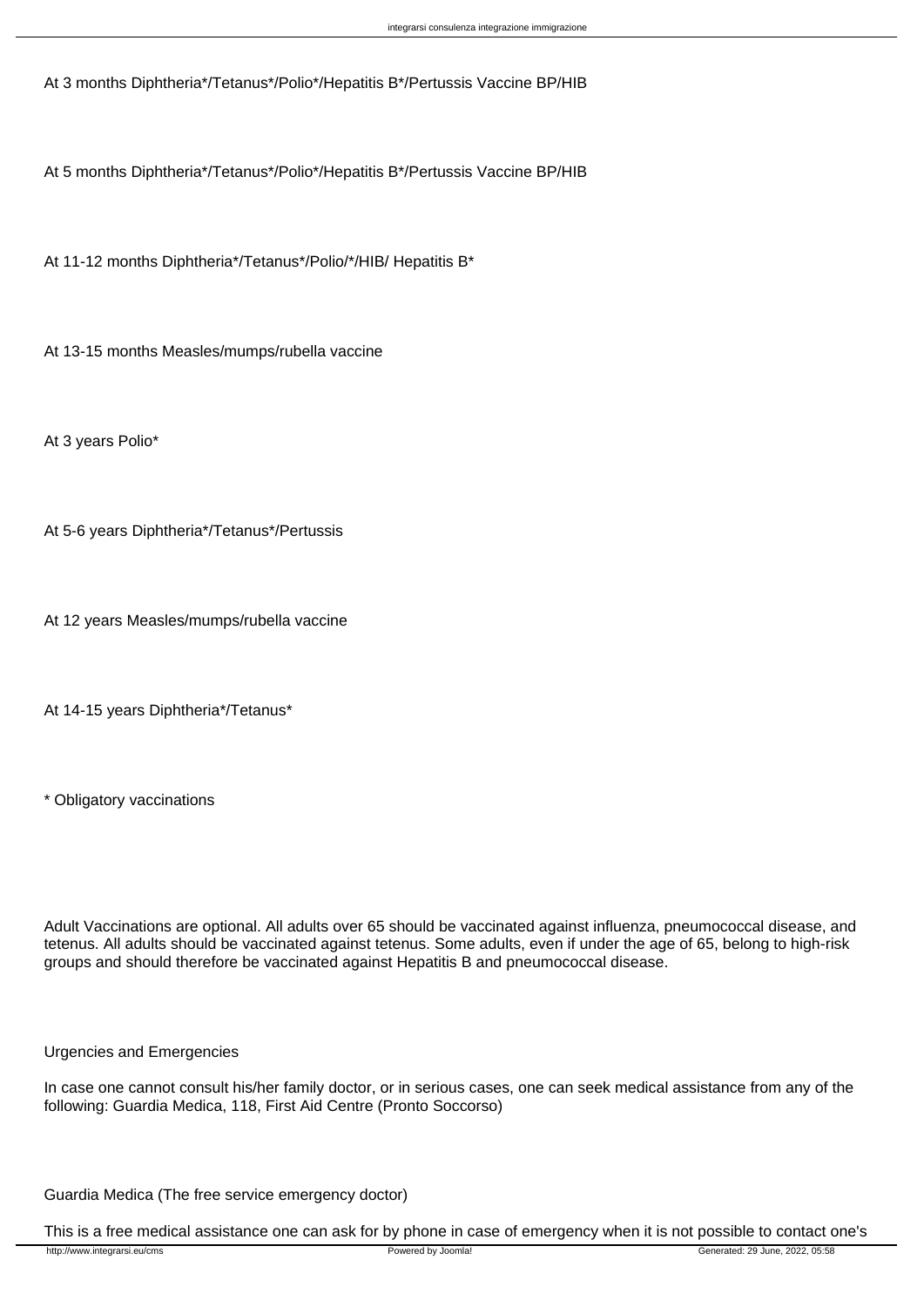family doctor or paediatrician; at night or on holidays. By calling the local number (each town has a different one), one can talk with a doctor who will advice on what should be done. If necessary, the doctor will come visit the patient at home. After the home visit and initial treatment, the doctor can prescribe medicine, issue sick sheet, or ask for the patient to be admitted.

## 118: The Emergency number

For acute and emergency medical care, accidents, in peril of one's life, heart attack, one can dial 118. This service is on 24 hours a day, throughout the year. In cases of emergency it guarantees the immediate sending of an ambulance to pick the patient and rush him/her to the hospital. There are no charges for dialling 118 whether one calls from landline or mobile phone.

## First Aid Centre (Pronto Soccorso)

Anyone who is not feeling well can go to the First Aid Centre (Pronto Soccorso) at all hospitals in the country. The services at the First Aid Centre are not offered on first come first served basis but on the basis of the health condition of the patient. There are four codes and colours used to establish the access priority to the service. Those having acute dangerous health problems are attended to first. The colours correspond to levels of urgency.

Code 1: RED:

**EMERGENCY** 

Patient is in a critical condition, must be attended to immediately

#### Code 2: YELLOW:

URGENT

Serious injury, needs urgent medical assistance, and should not be made wait longer

Code 3: GREEN:

LESS URGENT

No danger, patient can be attended to after the most critical patients have been attended to.

## **Hospitalisation**

If there is urgent need for hospitalisation, the doctor at the First Aid Centre can handle the whole procedure. But if there is no urgent need for hospitalisation, the family doctor or paediatrician can issue a sheet applying for hospitalisation to be taken to the hospital of the patient's choice.